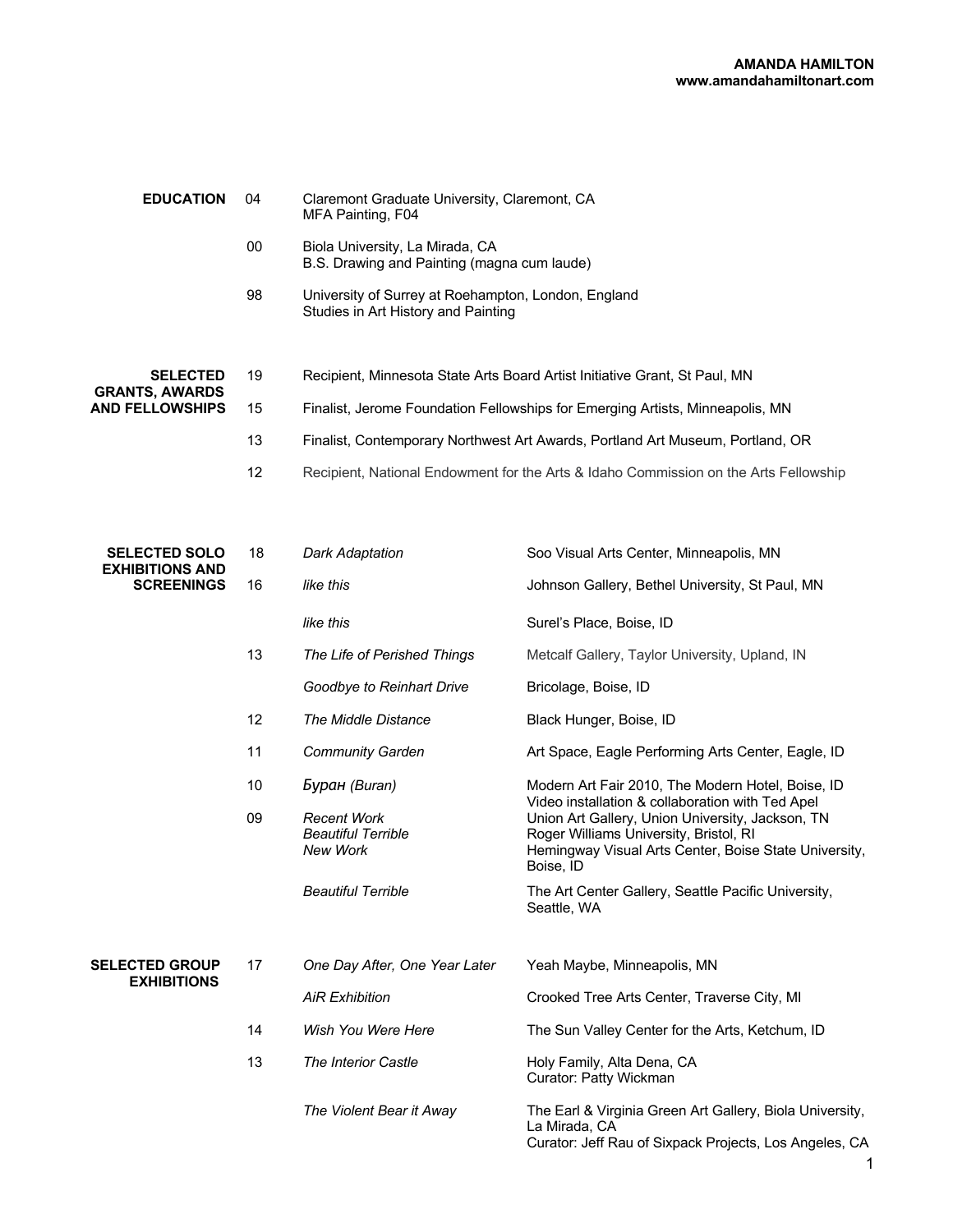|                                        |    | <b>Unfinished</b>                                                                                                                                                                                                                                                                         | The Linen Building, Boise, ID<br>Curators: Maria Chavez, Eli Craven, Amy O'Brien                             |
|----------------------------------------|----|-------------------------------------------------------------------------------------------------------------------------------------------------------------------------------------------------------------------------------------------------------------------------------------------|--------------------------------------------------------------------------------------------------------------|
|                                        |    | Admire                                                                                                                                                                                                                                                                                    | Form + Content, Minneapolis, MN<br>Curator: Jenny Wheatley                                                   |
|                                        | 12 | <b>Cutting Edge:</b><br><b>Contemporary Paper</b>                                                                                                                                                                                                                                         | Boise State Visual Arts Gallery, Boise, ID<br>Curators: Janice Neri and Kirsten Furlong                      |
|                                        | 11 | Obsolescence                                                                                                                                                                                                                                                                              | Stewart Gallery, Boise, ID                                                                                   |
|                                        | 10 | Cool Project                                                                                                                                                                                                                                                                              | Outpost, Bellevue, ID<br>Curated by Jan Cox                                                                  |
|                                        | 09 | <b>And Their Allocation</b>                                                                                                                                                                                                                                                               | ECONOMICS: ART GALLERY at Cornell University,<br>Ithaca, New York<br>Curators: Karen Brummond & Kaushik Basu |
|                                        |    | SQFT: 50 Northwest Artists                                                                                                                                                                                                                                                                | Blackfish Gallery, Portland, OR<br>Traveling throughout the Northwest 2009-2011<br><b>Curator: TJ Norris</b> |
|                                        | 05 | <b>The Container Show</b><br>SUPERSONIC 2005                                                                                                                                                                                                                                              | The Sun Valley Center for the Arts, Ketchum, ID<br>Los Angeles Design Center, Los Angeles, CA                |
|                                        |    | 2005 Los Angeles Juried<br>Exhibition                                                                                                                                                                                                                                                     | Los Angeles, CA<br>Jurors: James Elaine, Barbara Gilbert, Karin Higa,<br>& Lamonte Westmoreland              |
|                                        | 04 | Pretending We Still Like<br>Each Other                                                                                                                                                                                                                                                    | East Gallery, Claremont, CA                                                                                  |
|                                        |    | <b>Silent Revelation</b>                                                                                                                                                                                                                                                                  | Sea Level, Los Angeles, CA                                                                                   |
|                                        |    | One Night Stand                                                                                                                                                                                                                                                                           | Chinatown's Furthermore Gallery, Los Angeles, CA                                                             |
|                                        | 03 | \$99.99                                                                                                                                                                                                                                                                                   | Concrete Walls, Los Angeles, CA                                                                              |
|                                        |    | 2003 Open National Exhibit                                                                                                                                                                                                                                                                | Long Beach Arts, Long Beach, CA<br>Juror, Roland Reiss, Juror's Choice Award                                 |
|                                        | 01 | Painting's Edge II<br><b>Nucleus</b>                                                                                                                                                                                                                                                      | Parks Exhibition Center, Idyllwild, CA<br>Grand Canyon University, Phoenix, AZ                               |
| <b>SELECTED</b><br><b>BIBLIOGRAPHY</b> | 18 | LeFevre, Camille. "Syed Hosain, Amanda Hamilton, Mary Gibney: Recommended",<br>citypages.com. http://www.citypages.com/calendar/syed-hosain-amanda-hamilton-mary-<br>gibney/478678153. Image Reprint.<br>Moore Frin "Soft Vision and Frustrated Gazes at SooVAC" mpleart com May 23, 2018 |                                                                                                              |
|                                        |    |                                                                                                                                                                                                                                                                                           |                                                                                                              |

Moore, Erin. "Soft Vision and Frustrated Gazes at SooVAC", mplsart.com, May 23, 2018. http://www.mplsart.com/written/2018/05/soft-vision-and-frustrated-gazes-at-soovac/. Image Reprints.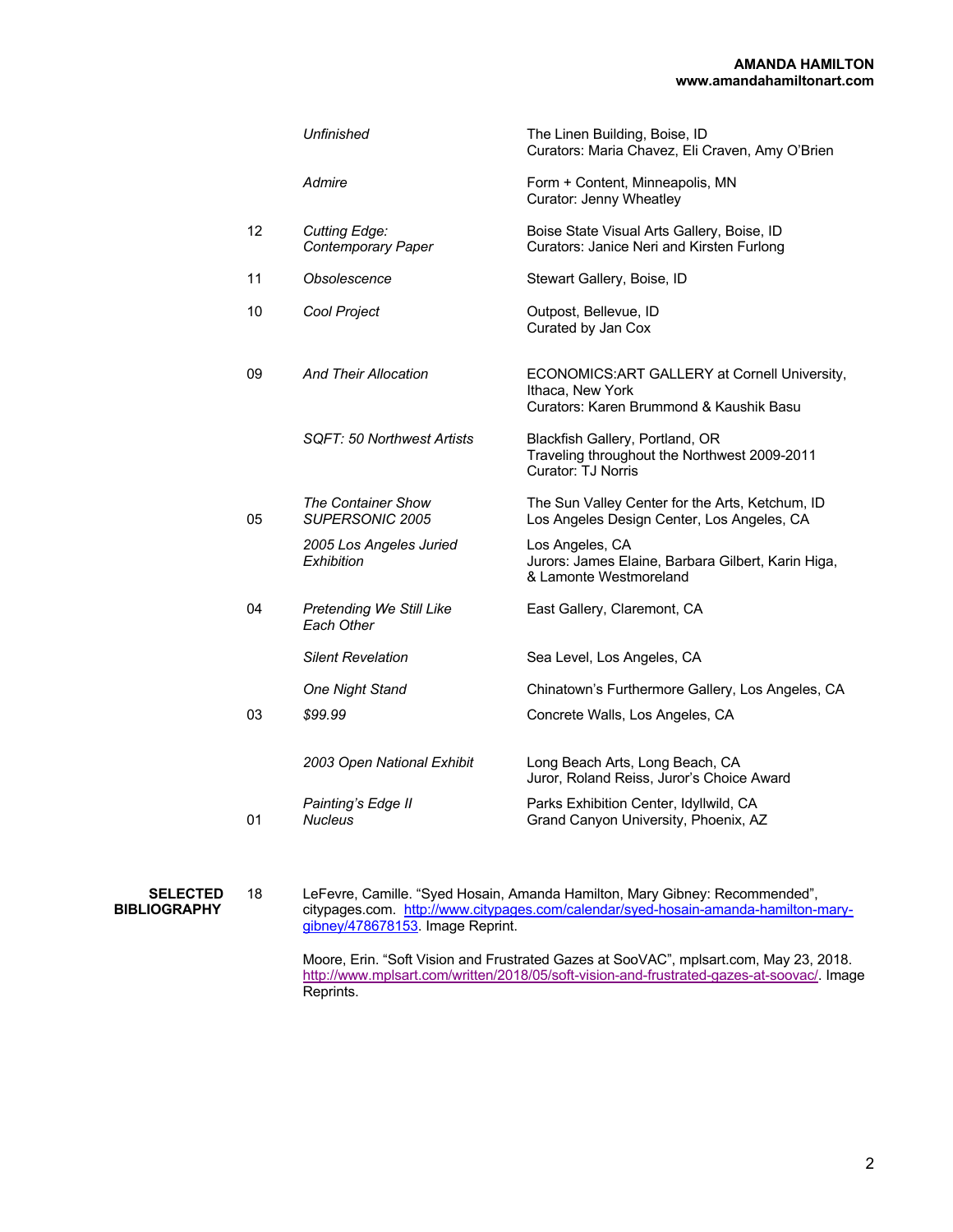Secrets of the City. "Conversations with Syed Hosain, Amanda Hamilton, and Mary Gibney", secretsofthecity.com. June 1, 2018. http://www.secretsofthecity.com/events/view/fri-conversations-with-syed-hosain-amandahamilton-mary-gibney

Regan, Sheila. "The language of maps, MCAD at Mia, and other art happenings worth your time", citypages.com. May 31, 2018. http://www.citypages.com/arts/the-language-of-mapsmcad-at-mia-and-other-art-happenings-worth-your-time/484096941

- 17 Harbor Light News Staff. "Artists-in-Residence Program in Good Hart Hosts Second Visiting Artist in August", *Harbor Light News*, August 6, 2017.
- 16 Regan Golden, "Painting the Present", *mnartists.org*, October 12, 2016. http://www.mnartists.org/article/painting-present
- 13 Wickman, Patty. The Interior Castle", exhibition essay, Holy Family, September 2013 Watkins, Jim. "Featured Artist: Amanda Hamilton", *Transpositions,* May 4, 2013. http://www.transpositions.co.uk/2013/04/featured-artist-amanda-hamilton

Neri, Janice. "The Terrors of Keeping House: Amanda Hamilton's The Life of Perished Things", exhibition essay, *Olson Gallery* publication, St Paul, MN, February 2013.

- 13 Abbe, Mary. ""Admire" show features paintings, drawings, photos and sculpture by 11 Twin Cities artists picked by Form + Content artists," *Minneapolis Star Tribune*, January 24, 2013.
- 12 Crisp, Andrew. "Boise's Black Hunger Gets A Taste Of Amanda Hamilton," *Boise Weekly*, November 4, 2012. Image Reprint.

*Sun Valley Center for the Arts*. *Urban Lifecycles.* Web video. March 17, 2012.

Masterson, Sarah. "Paper Cuts." Rev. of *Cutting Edge: Contemporary Paper*, Curator Kirsten Furlong and Janice Neri. *Boise Weekly* (Boise, ID) 1 February 2012. Print.

- 11 Oland, Dana. "Meet the 2012 Arts Fellows", *The Idaho Statesman*, July 31, 2011. Image reprint.
- 09 Oland, Dana. "Art Under Glass," *The Idaho Statesman*, November 13, 2009, Scene Magazine. Image reprint.

"Artists Collaborate in New Gallery Space," *Cornell AAP News*, September 30, 2009. http://aap.cornell.edu/news/newsitem.cfm?customel\_datapageid\_2892=253626

Arenz, Teresa. "Nature Giveth, Nature Taketh Away," Boise State University Independent Student Newspaper *The Arbiter*, March 5, 2009.

Bent, Gala. "Amanda Hamilton's Study of a Beautiful Disaster." *Asthmatic Kitty*, February 25, 2009. http://sidebar.asthmatickitty.com/archives/1330

- **ART WRITING** 18 "Cast by the Light: Observations on Patty Wickman's Shadow Plays", Exhibition essay for Patty Wickman's exhibition "Shadow Plays" in the Olson Gallery, Bethel University, St Paul, MN. April 2018.
	- 16 "UnNamed Forms of Space and Matter", Exhibition Statement for Ken Steinbach. St. Paul, MN. June 2016